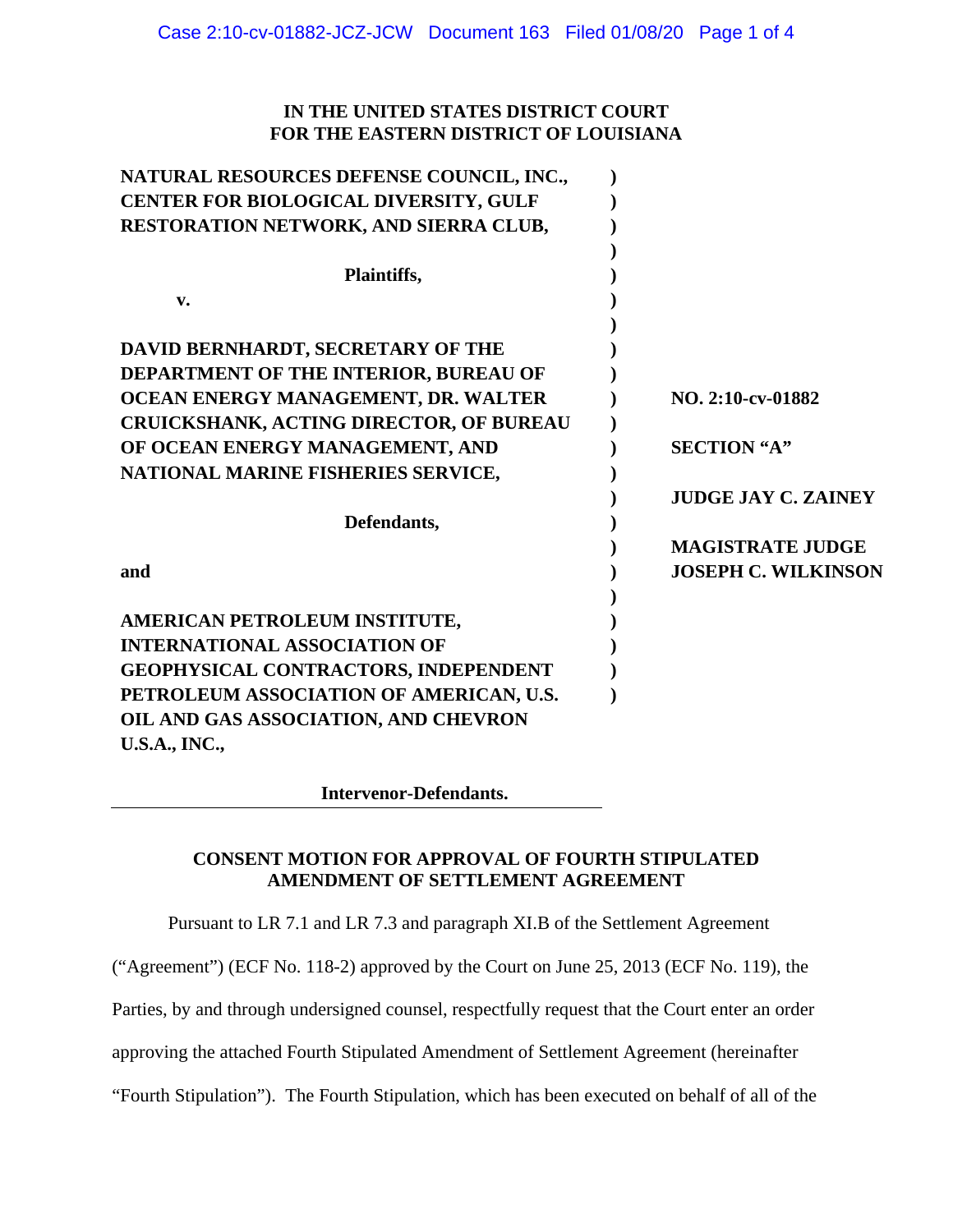#### Case 2:10-cv-01882-JCZ-JCW Document 163 Filed 01/08/20 Page 2 of 4

Parties, would amend the Agreement, as previously amended by stipulation on February 10, 2016 (ECF Nos. 127-2 & 128), September 27, 2017 (ECF Nos. 143-2 & 144), March 7, 2019 (ECF Nos. 154-156), and November 26, 2019 (ECF Nos. 161-162) by extending the current Stay of all proceedings subject to the previously-stipulated conditions on deep penetration seismic surveys in the Gulf of Mexico permitted by the Bureau of Ocean Energy Management ("BOEM"). Specifically, under the Fourth Stipulation the Stay will be extended until: (1) May 5, 2020 if Final Action (as that term is defined in the Agreement) has not occurred by that date; or (2) if Final Action has occurred by that date, 90 days after publication of the Marine Mammal Protection Act final rule in the Federal Register.

The extension is warranted due to the highly complex nature of the proposed Marine Mammal Protection Act ("MMPA") rule and the length of time that is expected to be required for the rule to undergo interagency review pursuant to E.O. 12866 and become legally effective. The National Marine Fisheries Service ("NMFS") does not anticipate that these events will occur prior to January 9, 2020, the current date for expiration of the Stay in the Settlement Agreement. By way of example, interagency review of the proposed rule required some eight months (from October 2, 2017 to June 11, 2018). During the period of the continued Stay, the Fourth Stipulation retains the key components of the Settlement Agreement, as amended, which have been successfully implemented to date. *See* ECF No. 118-1 at 7-10. The modifications to the Settlement Agreement made by the Fourth Stipulation are fair and reasonable and are the product of good-faith negotiations conducted by all of the Parties. Approving the Fourth Stipulation is intended to lead to the voluntary dismissal of this action, thereby conserving judicial resources. Accordingly, the Parties submit that approval of the Fourth Stipulation would be an appropriate exercise of the Court's discretion and they respectfully request that their consent motion for approval of the Fourth Stipulation be granted.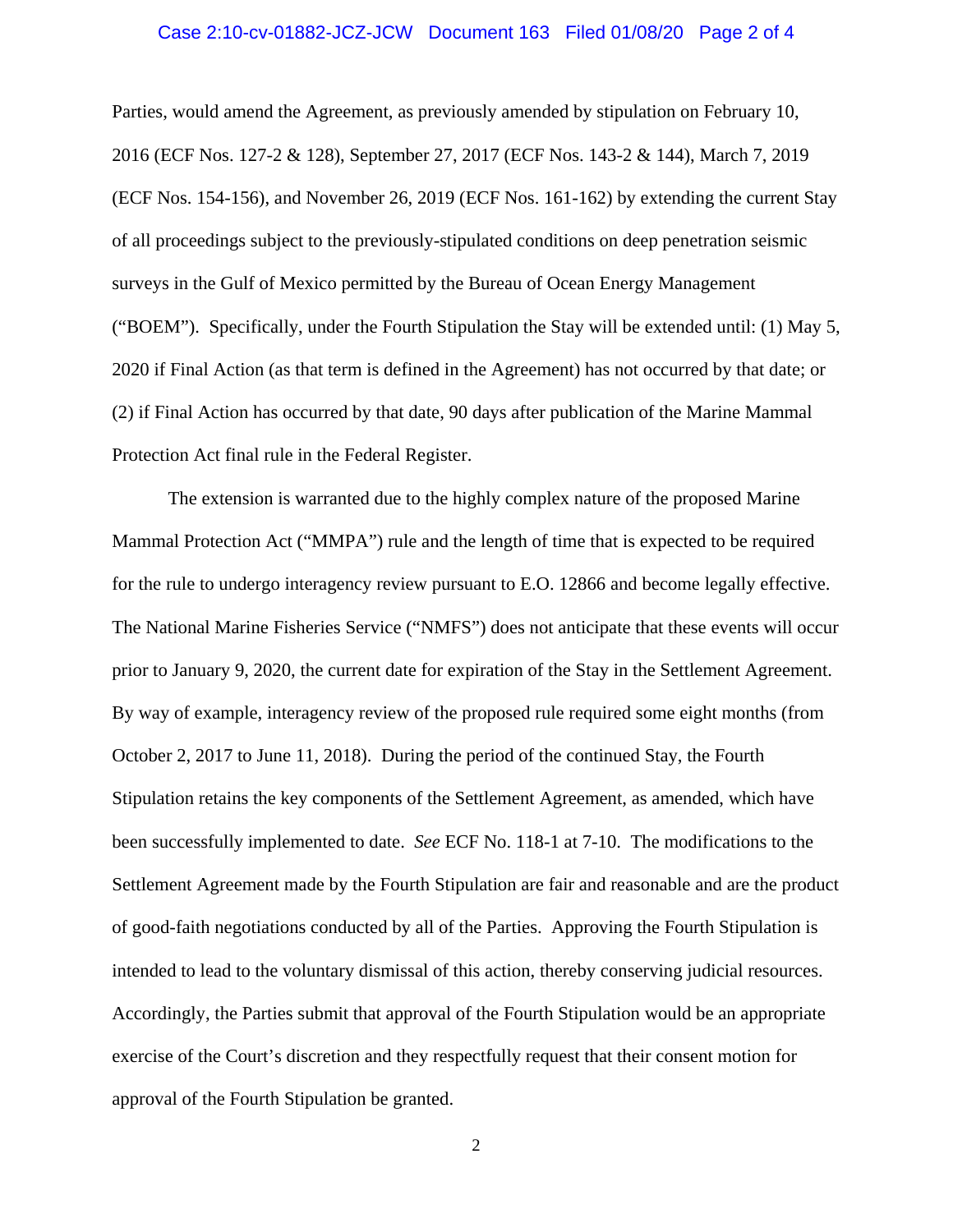Respectfully submitted this 8th day of January, 2020.

*For Plaintiffs Natural Resources Defense Council, Center for Biological Diversity, Gulf Restoration Network, and Sierra Club:*

*/s/ Robert B. Wiygul (with permission by Robert P. Williams)*  Robert B. Wiygul (LA #17411) 1011 Iberville Drive Ocean Springs, MS 39564 Office: (228) 872-1125; Fax: (228) 872-1128 Email: robert@wwglaw.com

*/s/ Rebecca J. Riley (with permission by Robert P. Williams)*  Rebecca J. Riley (IL # 6284356), admitted pro hac vice Natural Resources Defense Council 20 N. Wacker Dr., Suite 1600 Chicago, IL 60606 (312) 651-7913 FAX: (312) 434-2399 rriley@nrdc.org

*For Plaintiff Gulf Restoration Network:* 

/*s/ Stephen D. Mashuda (with permission (by Robert P. Williams)*  Stephen D. Mashuda (WA #36968), admitted pro hac vice Earthjustice 705 Second Ave., Suite 203 Seattle, WA 98104 (206) 343-7340 Fax: (206) 343-1526 smashuda@earthjustice.org

*For Federal Defendants David Bernhardt, Secretary of the Department of the Interior; the Bureau of Ocean Energy Management ("BOEM"); Dr. Walter Cruickshank, Acting Director, BOEM, and National Marine Fisheries Service:* 

JEAN E. WILLIAMS Deputy Assistant Attorney General United States Department of Justice Environment & Natural Resources Division

## */s/ Robert P. Williams*  ROBERT P. WILLIAMS, Sr. Trial Attorney Wildlife & Marine Resources Section Benjamin Franklin Station, P.O. Box 7611 Washington, D.C. 20044-7611 Tel: (202) 305-0206 | Fax: (202) 305-0275 robert.p.williams@usdoj.gov

*For Intervenor-Defendants American Petroleum Institute, International Association of Geophysical Contractors, Independent Petroleum Association of America, and US Oil & Gas Association:*

*/s/ Steven J. Rosenbaum (with permission by Robert P. Williams)*  Steven J. Rosenbaum Bradley K. Ervin COVINGTON & BURLING LLP 1201 Pennsylvania Avenue N.W. Washington, D.C. 20004 Telephone: (202) 662-5568 Facsimile: (202) 778-5568

*For Intervenor-Defendant Chevron U.S.A., Inc.:*

srosenbaum@cov.com

*/s/ John C. Martin (with permission by* 

*Robert P. Williams)*  John C. Martin Sarah C. Bordelon Holland & Hart LLP 25 South Willow Street, Suite 200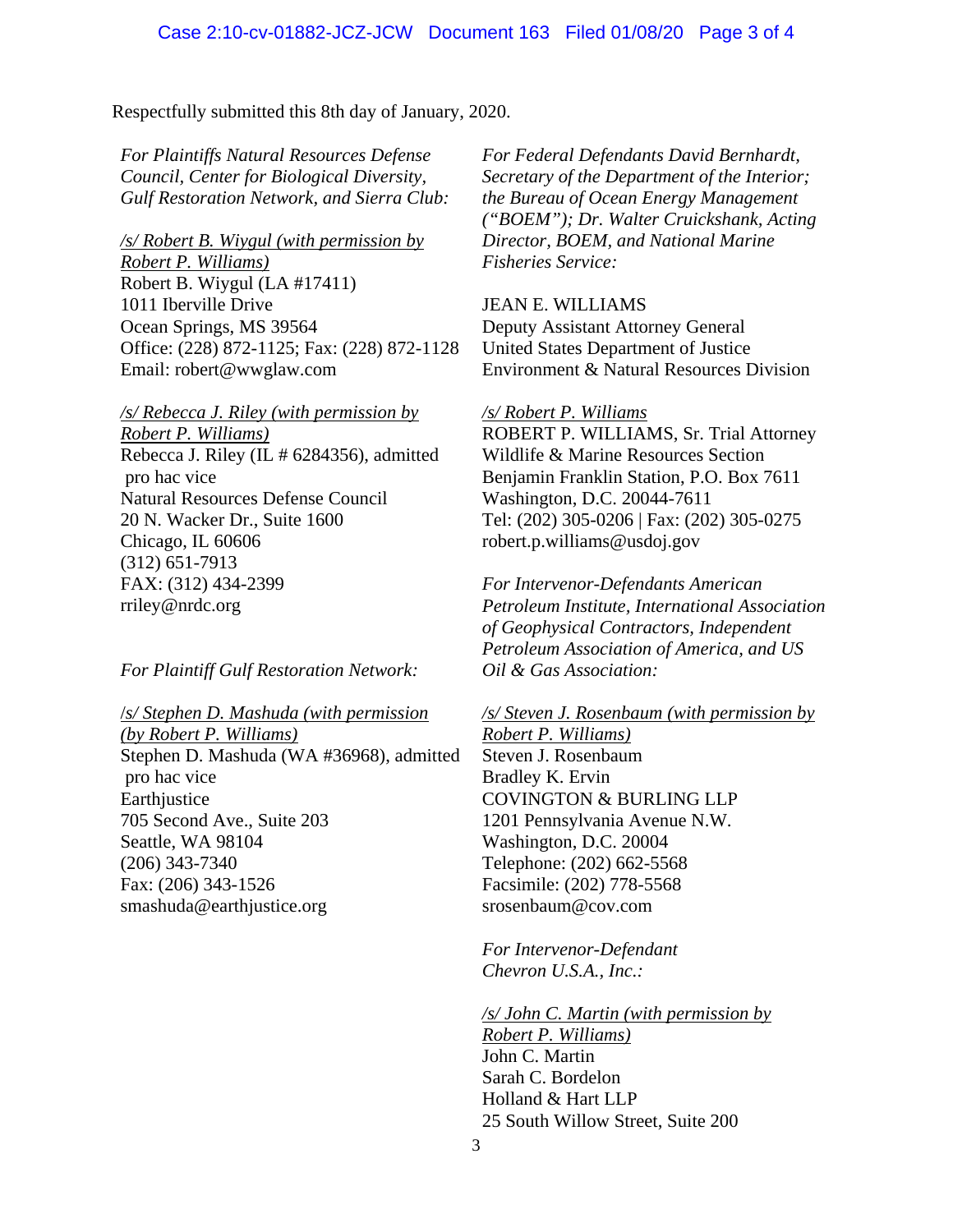Jackson, Wyoming 83001 Telephone: (307) 739-9741 Facsimile: (307) 739-9744 jcmartin@hollandhart.com

#### */s/ Charles J. Engel III (with permission by*

*Robert P. Williams)*  Charles J. Engel III King & Spalding 1700 Pennsylvania Avenue, N.W. Suite 200 Washington, DC 20006 Telephone: (202) 661-7800 Facsimile: (202) 626-3737 tengel@kslaw.com

## **CERTIFICATE OF SERVICE**

I hereby certify that on January 8, 2020, the foregoing document was filed with the United States District Court for the Eastern District of Louisiana's electronic filing system for service on all parties:

*/s/ Robert P. Williams*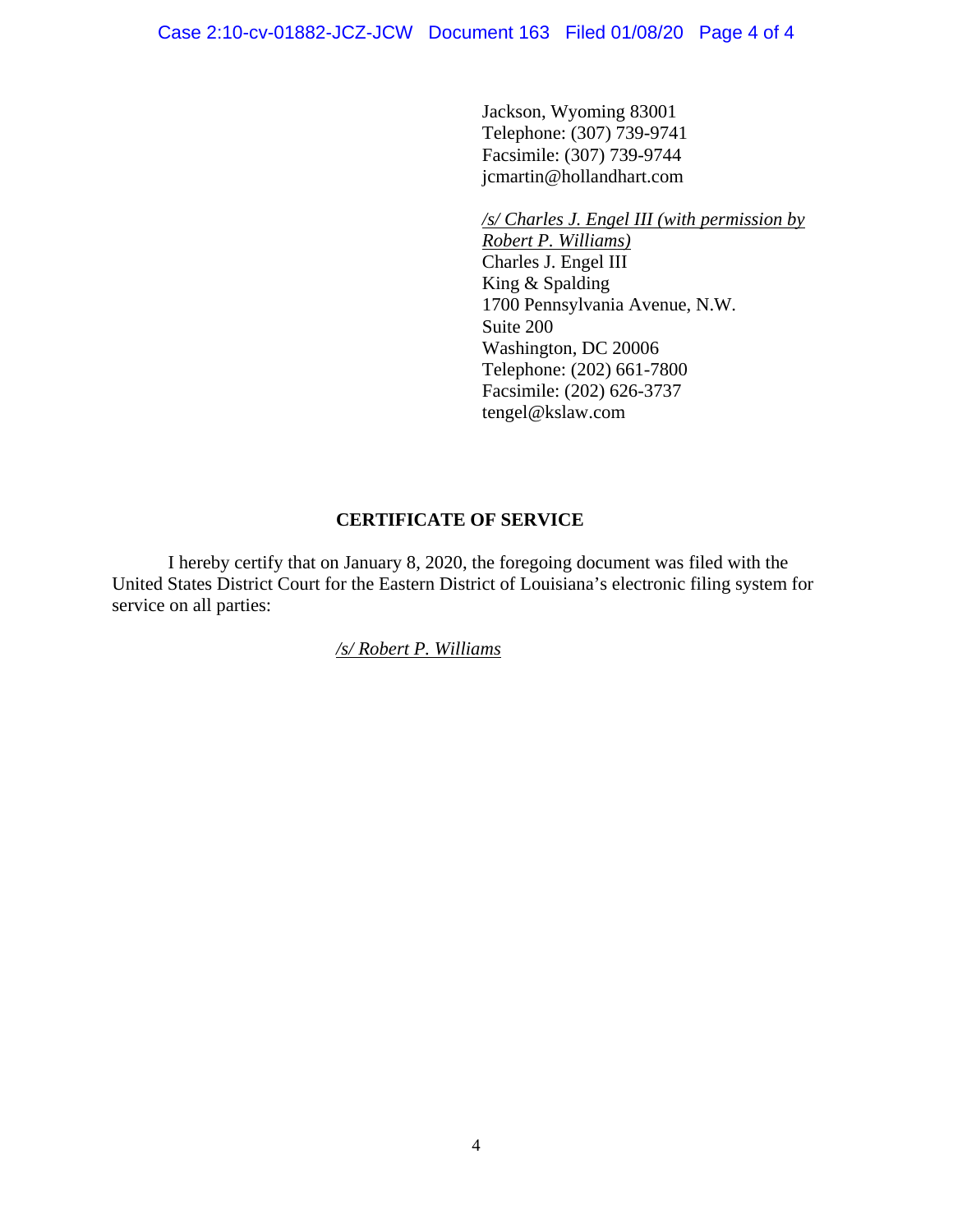### **IN THE UNITED STATES DISTRICT COURT FOR THE EASTERN DISTRICT OF LOUISIANA**

| <b>NATURAL RESOURCES DEFENSE COUNCIL</b>     |                                       |
|----------------------------------------------|---------------------------------------|
| INC., et. al,                                |                                       |
| Plaintiffs,                                  |                                       |
|                                              |                                       |
| $\mathbf{v}$ .                               |                                       |
|                                              |                                       |
| DAVID BERNHARDT, SECRETARY OF THE            |                                       |
| DEPARTMENT OF THE INTERIOR, BUREAU           | <b>CIVIL ACTION NO. 2:10-cv-01882</b> |
| OF OCEAN ENERGY MANAGEMENT, DR.              |                                       |
| <b>WALTER CRUICKSHANK, ACTING</b>            | <b>SECTION "A"</b>                    |
| <b>DIRECTOR, OF BUREAU OF OCEAN</b>          |                                       |
| ENERGY MANAGEMENT, AND NATIONAL              | <b>JUDGE JAY C. ZAINEY</b>            |
| <b>MARINE FISHERIES SERVICE,</b>             |                                       |
|                                              | <b>MAGISTRATE JUDGE</b>               |
|                                              |                                       |
| Defendants,                                  | <b>JOSEPH C. WILKINSON</b>            |
|                                              |                                       |
| and                                          |                                       |
|                                              |                                       |
| <b>AMERICAN PETROLEUM INSTITUTE, et al.,</b> |                                       |
|                                              |                                       |
| <b>Intervenor-Defendants.</b>                |                                       |
|                                              |                                       |

### **FOURTH STIPULATED AMENDMENT OF SETTLEMENT AGREEMENT**

Pursuant to paragraph XI.B of the Settlement Agreement ("Agreement") (ECF No. 118-

2), approved by Order of the Court dated June 25, 2013 (ECF No. 119), Plaintiffs (Natural

Resources Defense Council, Center for Biological Diversity, Gulf Restoration Network, and

Sierra Club), Federal Defendants (David Bernhardt, Secretary of the Department of the Interior;

the Bureau of Ocean Energy Management ("BOEM"); Dr. Walter Cruickshank, Acting Director,

BOEM; and the National Marine Fisheries Service ("NMFS")), and Intervenor-Defendants

(American Petroleum Institute, International Association of Geophysical Contractors,

Independent Petroleum Association of America, U.S. Oil and Gas Association, and Chevron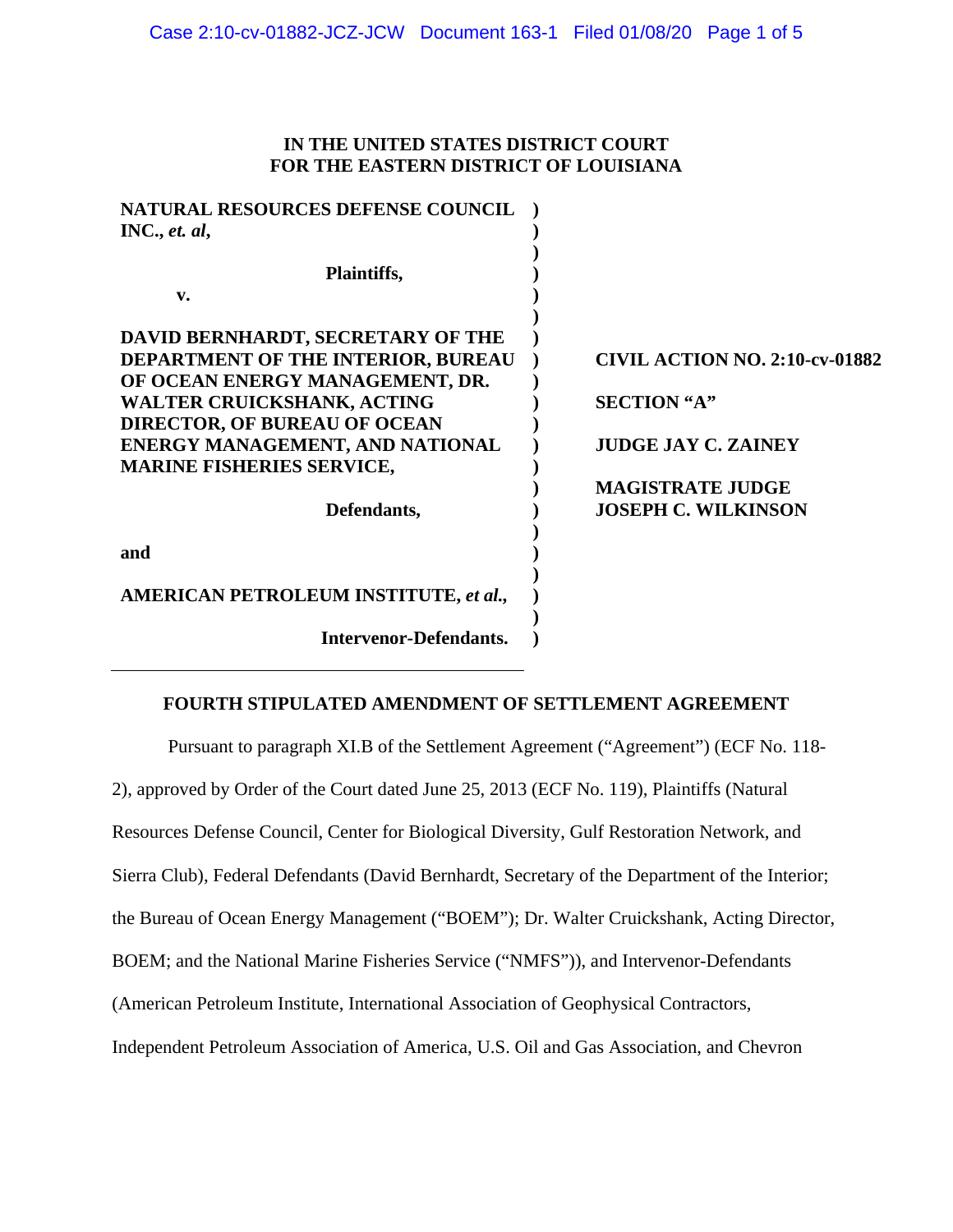#### Case 2:10-cv-01882-JCZ-JCW Document 163-1 Filed 01/08/20 Page 2 of 5

U.S.A., Inc.), collectively the "Parties," by and through undersigned counsel, hereby stipulate to amend the Agreement as follows:

1. This Fourth Stipulated Amendment (hereinafter "Fourth Stipulation") shall take effect when: (a) it is executed by an authorized representative of each Party; and (b) the Court enters an Order, substantively identical to the proposed order attached as Exhibit 1 hereto, approving the Fourth Stipulation and extending the Stay of proceedings in this matter in accordance with the Fourth Stipulation's terms.

2. Except to the extent expressly modified by this Fourth Stipulation, all terms and definitions contained in the Agreement, as modified by the First, Second, and Third Amendments thereto (ECF No. 127-1 ("First Stipulation"), ECF No. 143-2 ("Second Stipulation"), and ECF No. 154-1 ("Third Stipulation")), continue to apply in full force and effect during the extended Stay period. To the extent the terms and/or definitions of the Agreement differ from the terms of this Fourth Stipulation, this Fourth Stipulation controls.

3. Paragraphs II.A and II.I of the Agreement, as amended, are further amended such that the Stay described therein shall terminate (except as provided in paragraphs II.D, II.E, and II.H of the Agreement) on: (1) May 5, 2020 if Final Action (as that term is defined in the Agreement) has not occurred by that date; or (2) if Final Action has occurred by that date, 90 days after publication of the Marine Mammal Protection Act final rule in the Federal Register.

4. Paragraph III.A of the Agreement is amended such that Plaintiffs shall file the notice of dismissal referenced therein within seven days of the Stay having terminated as a result of 90 days having passed after publication of the Marine Mammal Protection Act final rule in the Federal Register (preceded or accompanied by: (a) a biological opinion or "not likely to adversely affect" concurrence letter from NMFS concluding consultation pursuant to ESA

2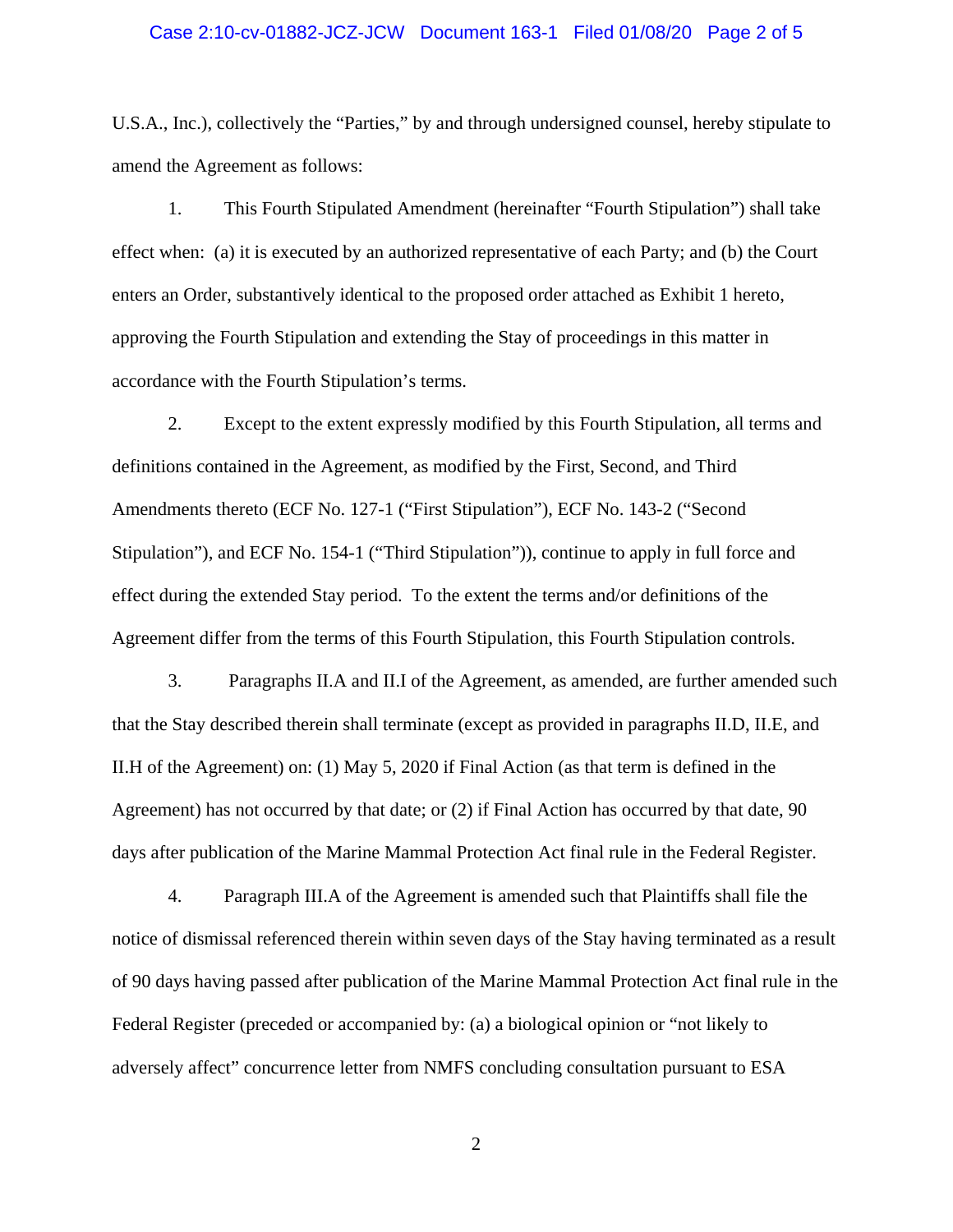Section 7(a)(2); and (b) the completion of an EIS/ROD or EA/FONSI pursuant to NEPA; and

pursuant to paragraphs II.A and II.I of the Agreement, as amended).

5. The terms of this Fourth Stipulation have been agreed to for purposes of

compromise. No party concedes by entering into this Fourth Stipulation that any permit

requirements heretofore agreed to are warranted by scientific evidence or should be imposed

after the Stay expires, or that these requirements are sufficient to achieve legal compliance or

reduce biological risk over the long term.

Respectfully submitted this 8th day of January, 2020.

*For Plaintiffs Natural Resources Defense Council, Center for Biological Diversity, Gulf Restoration Network, and Sierra Club:*

*/s/ Rebecca J. Riley (with permission by Robert P. Williams)*  Rebecca J. Riley (IL # 6284356), admitted pro hac vice Natural Resources Defense Council, Inc. 20 N. Wacker Dr., Suite 1600 Chicago, IL 60606 (312) 651-7913 FAX: (310) 434-2399 rriley@nrdc.org

*/s/ Robert B. Wiygul (with permission by Robert P. Williams)*  Robert B. Wiygul (LA #17411) 1011 Iberville Drive Ocean Springs, MS Office: (228) 872-1125; Fax: (228) 872-1128 Email: robert@wwglaw.com

*For Plaintiff Gulf Restoration Network:* 

*/s/ Stephen D. Mashuda (with permission (by Robert P. Williams)*  Stephen D. Mashuda (WA #36968), admitted pro hac vice Earthjustice

*For Federal Defendants David Bernhardt, Secretary of the Department of the Interior; the Bureau of Ocean Energy Management ("BOEM"); and Dr. Walter Cruickshank, Acting Director, BOEM, and National Marine Fisheries Service:*  JEAN E. WILLIAMS Deputy Assistant Attorney General United States Department of Justice Environment & Natural Resources Division

#### */s/ Robert P. Williams*

ROBERT P. WILLIAMS, Sr. Trial Attorney Wildlife & Marine Resources Section Benjamin Franklin Station, P.O. Box 7611 Washington, D.C. 20044-7611 Tele: (202) 305-0206 | Fax: (202) 305-0275 robert.p.williams@usdoj.gov

*For Intervenor-Defendants American Petroleum Institute, International Association of Geophysical Contractors, Independent Petroleum Association of America, and US Oil & Gas Association:*

*/s/ Steven J. Rosenbaum (with permission by Robert P. Williams)*  Steven J. Rosenbaum Bradley K. Ervin COVINGTON & BURLING LLP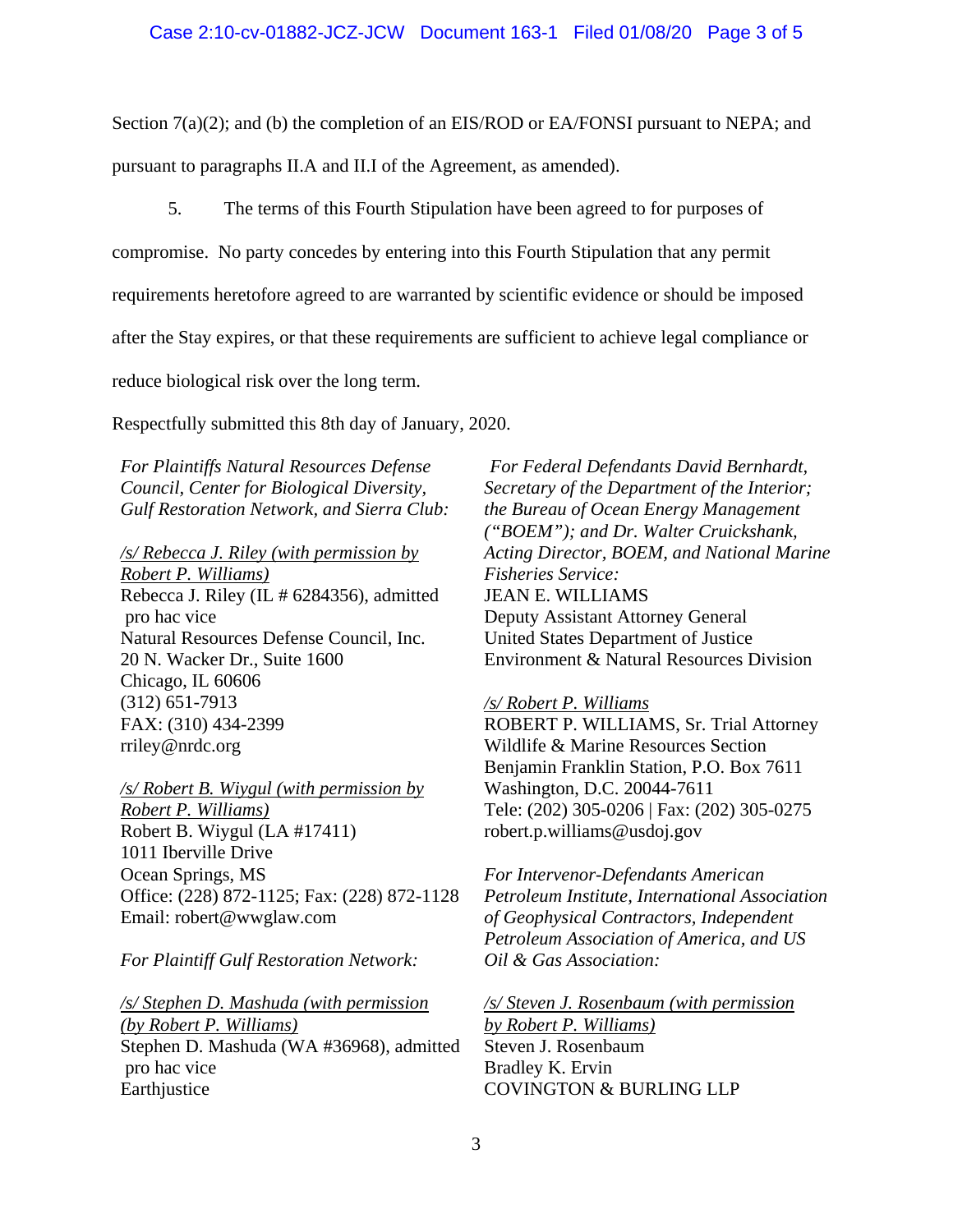#### Case 2:10-cv-01882-JCZ-JCW Document 163-1 Filed 01/08/20 Page 4 of 5

705 Second Ave., Suite 203 Seattle, WA 98104 (206) 343-7340 Fax: (206) 343-1526 smashuda@earthjustice.org

1201 Pennsylvania Avenue N.W. Washington, D.C. 20004 Telephone: (202) 662-5568 Facsimile: (202) 778-5568 srosenbaum@cov.com

*For Intervenor-Defendant Chevron U.S.A., Inc.:*

*/s/ John C. Martin (with permission by* 

*Robert P. Williams)*  John C. Martin Sarah C. Bordelon Holland & Hart LLP 25 South Willow Street, Suite 200 Jackson, Wyoming 83001 Telephone: (307) 739-9741 Facsimile: (307) 739-9744 jcmartin@hollandhart.com

*/s/ Charles J. Engel III (with permission by* 

*Robert P. Williams)*  Charles J. Engel III King & Spalding 1700 Pennsylvania Avenue, N.W. Suite 200 Washington, DC 20006 Telephone: (202) 661-7800 Facsimile: (202) 626-3737 tengel@kslaw.com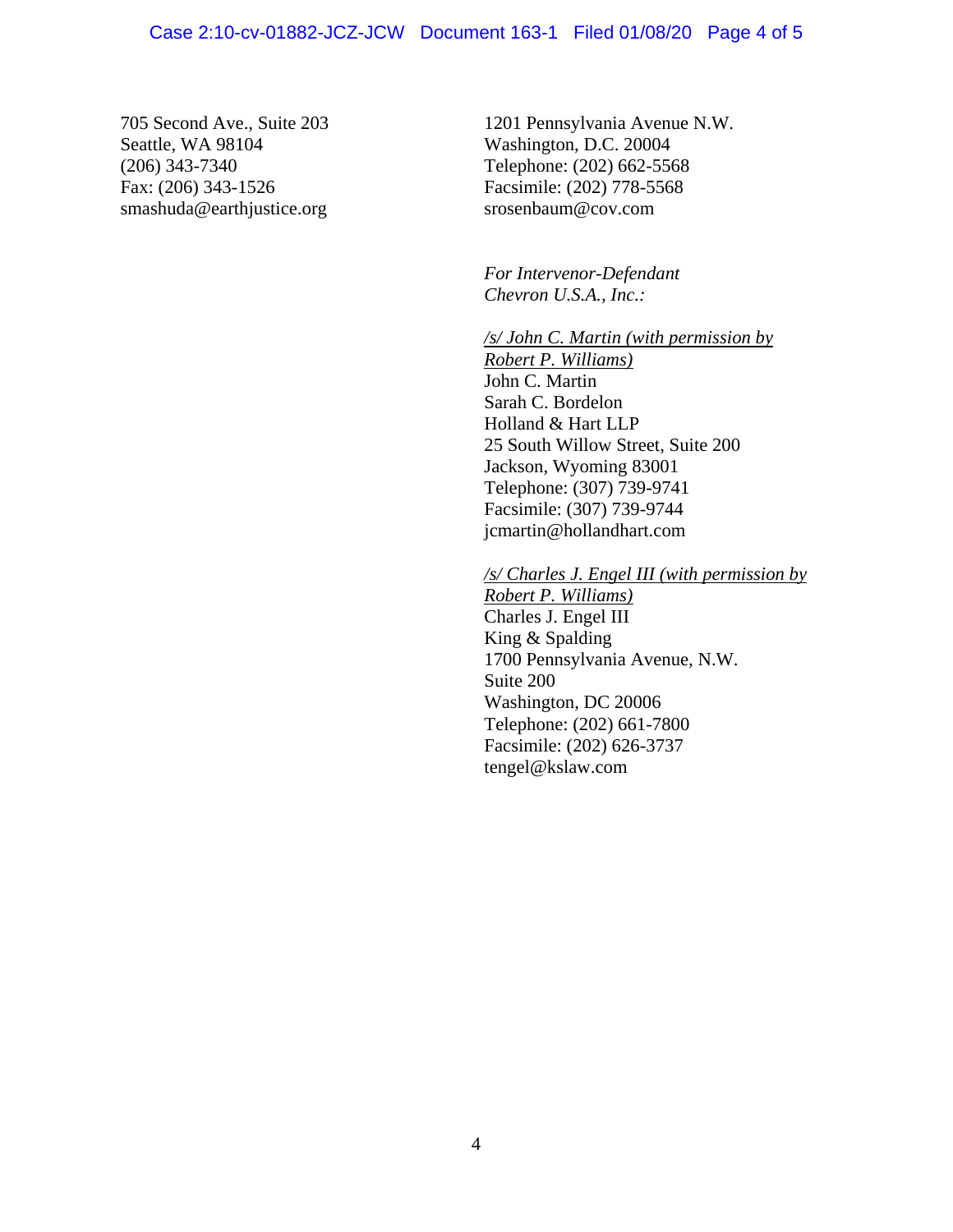# **Exhibit 1**

## **IN THE UNITED STATES DISTRICT COURT FOR THE EASTERN DISTRICT OF LOUISIANA**

| <b>NATURAL RESOURCES DEFENSE COUNCIL</b><br>INC., et al.,                      |                                       |
|--------------------------------------------------------------------------------|---------------------------------------|
| Plaintiffs,                                                                    |                                       |
| $\mathbf{v}$ .                                                                 |                                       |
| DAVID BERNHARDT, SECRETARY OF THE<br><b>DEPARTMENT OF THE INTERIOR, BUREAU</b> | <b>CIVIL ACTION NO. 2:10-cv-01882</b> |
| OF OCEAN ENERGY MANAGEMENT, DR.<br><b>WALTER CRUICKSHANK, ACTING</b>           | <b>SECTION "A"</b>                    |
| DIRECTOR, OF BUREAU OF OCEAN ENERGY<br><b>MANAGEMENT, AND NATIONAL MARINE</b>  | <b>JUDGE JAY C. ZAINEY</b>            |
| <b>FISHERIES SERVICE,</b>                                                      | <b>MAGISTRATE JUDGE</b>               |
| Defendants.                                                                    | <b>JOSEPH C. WILKINSON</b>            |
| and                                                                            |                                       |
| <b>AMERICAN PETROLEUM INSTITUTE, et al.,</b>                                   |                                       |
| <b>Intervenor-Defendants.</b>                                                  |                                       |

## **ORDER APPROVING FOURTH STIPULATED AMENDMENT TO SETTLEMENT AGREEMENT**

This matter is before the Court on the parties' Consent Motion for Approval of Fourth

Stipulated Amendment of Settlement Agreement ("Fourth Stipulation").

For good cause shown, it is hereby ORDERED that the parties' Consent Motion is

GRANTED. It is further ORDERED that the Fourth Stipulation is APPROVED and ADOPTED.

The stay of all proceedings in this matter is hereby extended in accordance with the terms of the

Stipulation.

Dated: \_\_\_\_\_\_\_\_\_\_\_\_\_\_\_\_\_\_\_, 2020

\_\_\_\_\_\_\_\_\_\_\_\_\_\_\_\_\_\_\_\_\_\_\_\_\_\_\_\_\_\_\_\_\_\_ Judge of the United States District Court